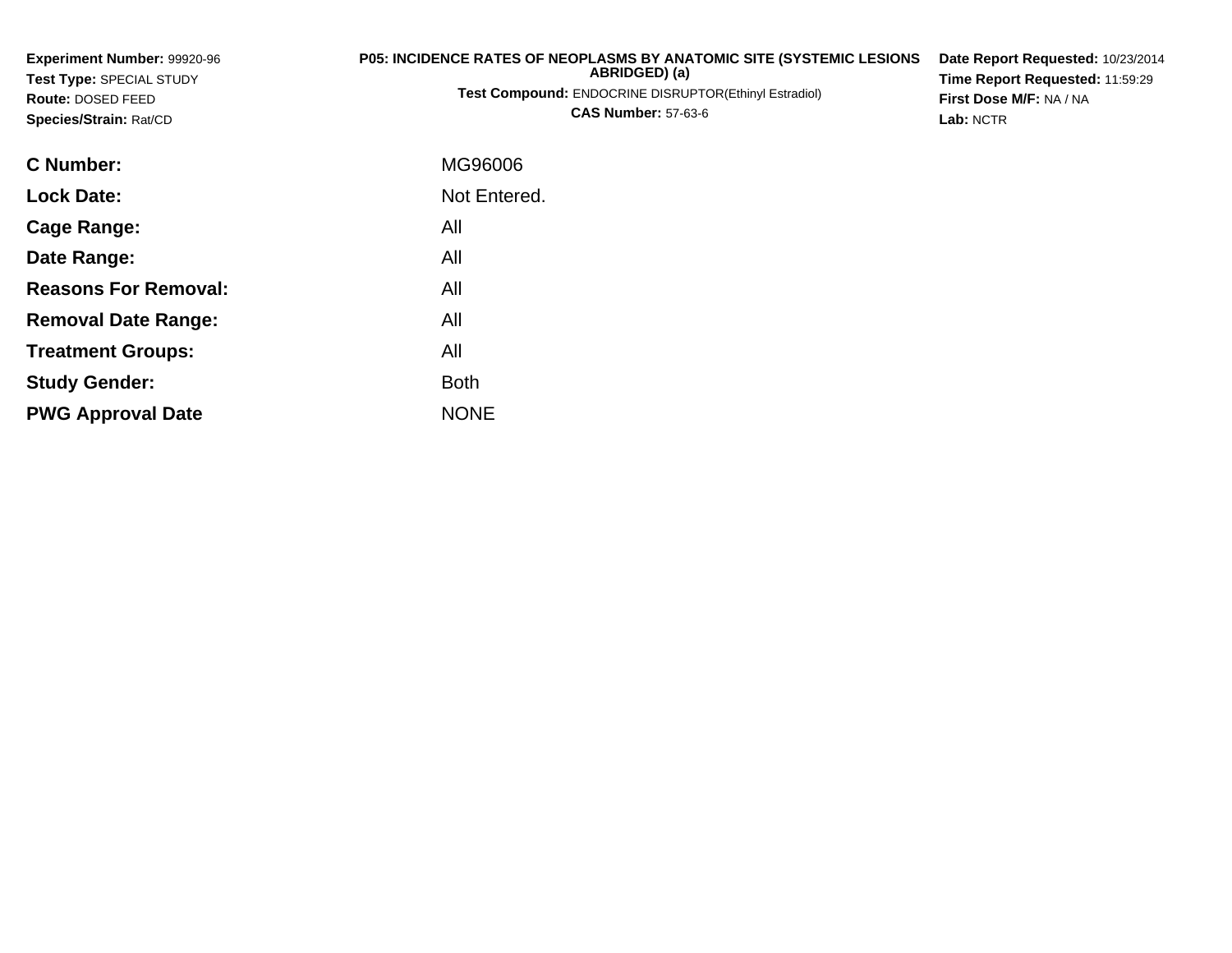| <b>Experiment Number: 99920-96</b> | <b>P05: INCIDENCE RATES OF NEOPLASMS BY ANATOMIC SITE (SYSTEMIC LESIONS)</b> | <b>Date Report Requeste</b> |
|------------------------------------|------------------------------------------------------------------------------|-----------------------------|
| <b>Test Type: SPECIAL STUDY</b>    | ABRIDGED) (a)                                                                | <b>Time Report Requeste</b> |
| <b>Route: DOSED FEED</b>           | <b>Test Compound: ENDOCRINE DISRUPTOR(Ethinyl Estradiol)</b>                 | First Dose M/F: NA / N/     |

**CAS Number:** 57-63-6

**Date Report Requested:** 10/23/2014**ed:** 11:59:29 **First Dose M/F:** NA / NA**Lab:** NCTR

| <b>CD Rat MALE</b>                      | F <sub>3</sub> | <b>CONTROL</b> |      | F3/2PPB TO CTRL F3/10PPB TO CTRL | <b>F3/50PPB TO CTRL</b> |
|-----------------------------------------|----------------|----------------|------|----------------------------------|-------------------------|
| <b>Disposition Summary</b>              |                |                |      |                                  |                         |
| <b>Animals Initially In Study</b>       |                | 25             | 25   | 25                               | 25                      |
| <b>Early Deaths</b>                     |                |                |      |                                  |                         |
| <b>Survivors</b>                        |                |                |      |                                  |                         |
| <b>Terminal Sacrifice</b>               |                | 25             | 25   | 25                               | 25                      |
| <b>Animals Examined Microscopically</b> |                | 25             | 25   | 25                               | 25                      |
| ALIMENTARY SYSTEM                       |                |                |      |                                  |                         |
| Liver                                   |                | (25)           | (0)  | (1)                              | (25)                    |
| Mesentery                               |                | (0)            | (0)  | (0)                              | (1)                     |
| CARDIOVASCULAR SYSTEM<br>None           |                |                |      |                                  |                         |
| <b>ENDOCRINE SYSTEM</b>                 |                |                |      |                                  |                         |
| <b>Adrenal Cortex</b>                   |                | (25)           | (0)  | (0)                              | (25)                    |
| Adrenal Medulla                         |                | (24)           | (0)  | (0)                              | (25)                    |
| <b>Pituitary Gland</b>                  |                | (25)           | (0)  | (0)                              | (25)                    |
| <b>Thyroid Gland</b>                    |                | (25)           | (0)  | (0)                              | (25)                    |
| <b>GENERAL BODY SYSTEM</b><br>None      |                |                |      |                                  |                         |
| <b>GENITAL SYSTEM</b>                   |                |                |      |                                  |                         |
| <b>Coagulating Gland</b>                |                | (25)           | (25) | (25)                             | (25)                    |
| Epididymis                              |                | (25)           | (25) | (25)                             | (25)                    |
| <b>Preputial Gland</b>                  |                | (0)            | (0)  | (2)                              | (1)                     |
| Prostate, Dorsal/Lateral Lobe           |                | (9)            | (12) | (8)                              | (9)                     |
| Prostate, Dorsal/lateral Lobe           |                | (16)           | (13) | (17)                             | (16)                    |
| Prostate, Ventral Lobe                  |                | (25)           | (25) | (25)                             | (25)                    |
| <b>Rete Testes</b>                      |                | (25)           | (24) | (25)                             | (25)                    |

a - Number of animals examined microscopically at site and number of animals with lesion

b - Primary tumors: all tumors except metastatic tumors

**Species/Strain:** Rat/CD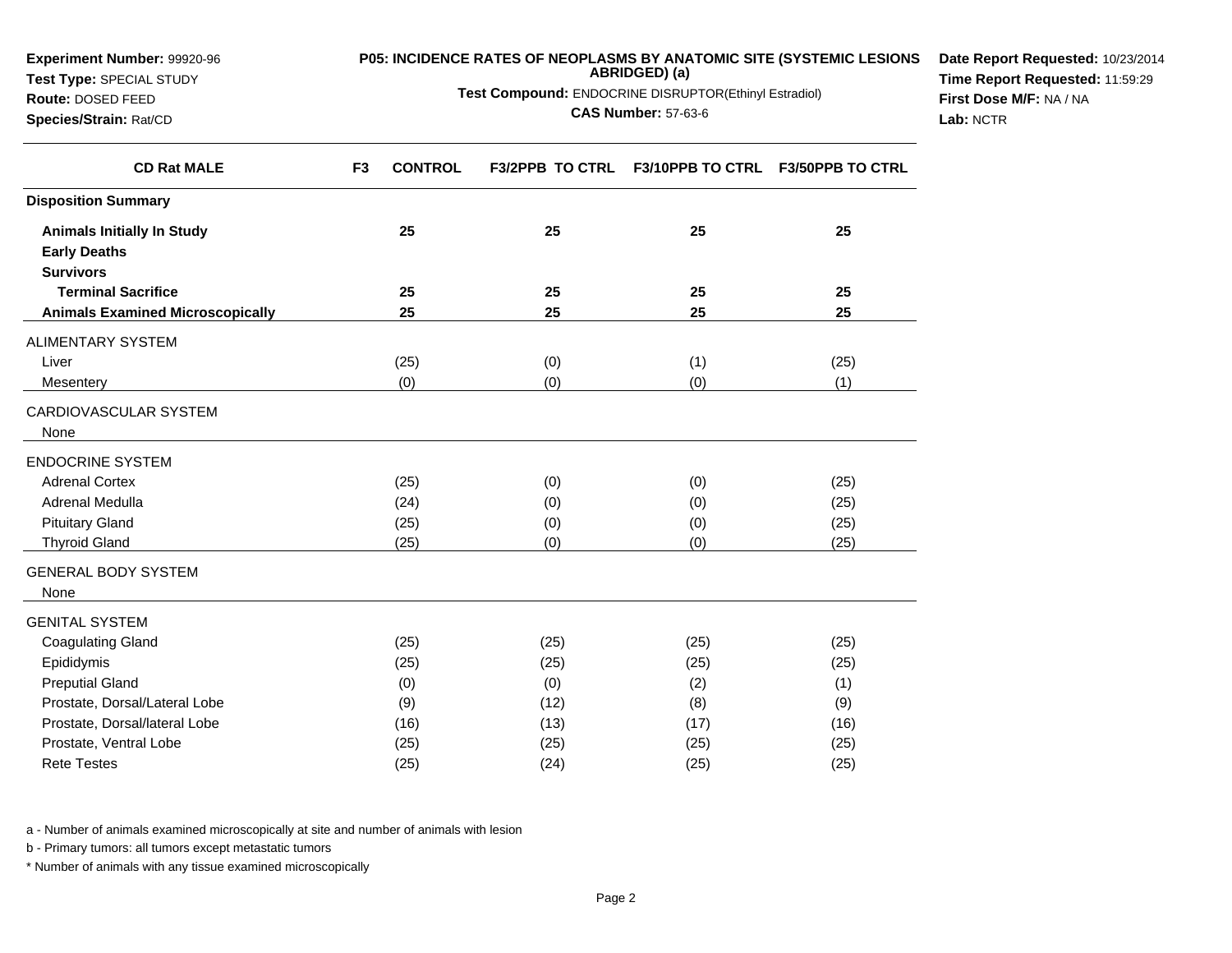## **Experiment Number:** 99920-96

**Test Type:** SPECIAL STUDY

## **P05: INCIDENCE RATES OF NEOPLASMS BY ANATOMIC SITE (SYSTEMIC LESIONS ABRIDGED) (a)**

**Test Compound:** ENDOCRINE DISRUPTOR(Ethinyl Estradiol)

## **CAS Number:** 57-63-6

**Date Report Requested:** 10/23/2014**Time Report Requested:** 11:59:29**First Dose M/F:** NA / NA**Lab:** NCTR

| <b>Route: DOSED FEED</b> |
|--------------------------|
| Species/Strain: Rat/CD   |

| <b>CD Rat MALE</b>     | F <sub>3</sub> | <b>CONTROL</b> |      | F3/2PPB TO CTRL F3/10PPB TO CTRL F3/50PPB TO CTRL |      |
|------------------------|----------------|----------------|------|---------------------------------------------------|------|
| <b>Seminal Vesicle</b> |                | (25)           | (25) | (25)                                              | (25) |
| <b>Testes</b>          |                | (25)           | (25) | (25)                                              | (25) |
| HEMATOPOIETIC SYSTEM   |                |                |      |                                                   |      |
| <b>Bone Marrow</b>     |                | (25)           | (0)  | (0)                                               | (25) |
| Spleen                 |                | (25)           | (0)  | (0)                                               | (25) |
| Thymus                 |                | (24)           | (0)  | (0)                                               | (25) |
| INTEGUMENTARY SYSTEM   |                |                |      |                                                   |      |
| <b>Mammary Gland</b>   |                | (25)           | (25) | (24)                                              | (24) |
| MUSCULOSKELETAL SYSTEM |                |                |      |                                                   |      |
| <b>Bone</b>            |                | (25)           | (0)  | (0)                                               | (25) |
| NERVOUS SYSTEM         |                |                |      |                                                   |      |
| None                   |                |                |      |                                                   |      |
| RESPIRATORY SYSTEM     |                |                |      |                                                   |      |
| None                   |                |                |      |                                                   |      |
| SPECIAL SENSES SYSTEM  |                |                |      |                                                   |      |
| None                   |                |                |      |                                                   |      |
| URINARY SYSTEM         |                |                |      |                                                   |      |
| Kidney                 |                | (25)           | (0)  | (2)                                               | (25) |
|                        |                |                |      |                                                   |      |

a - Number of animals examined microscopically at site and number of animals with lesion

b - Primary tumors: all tumors except metastatic tumors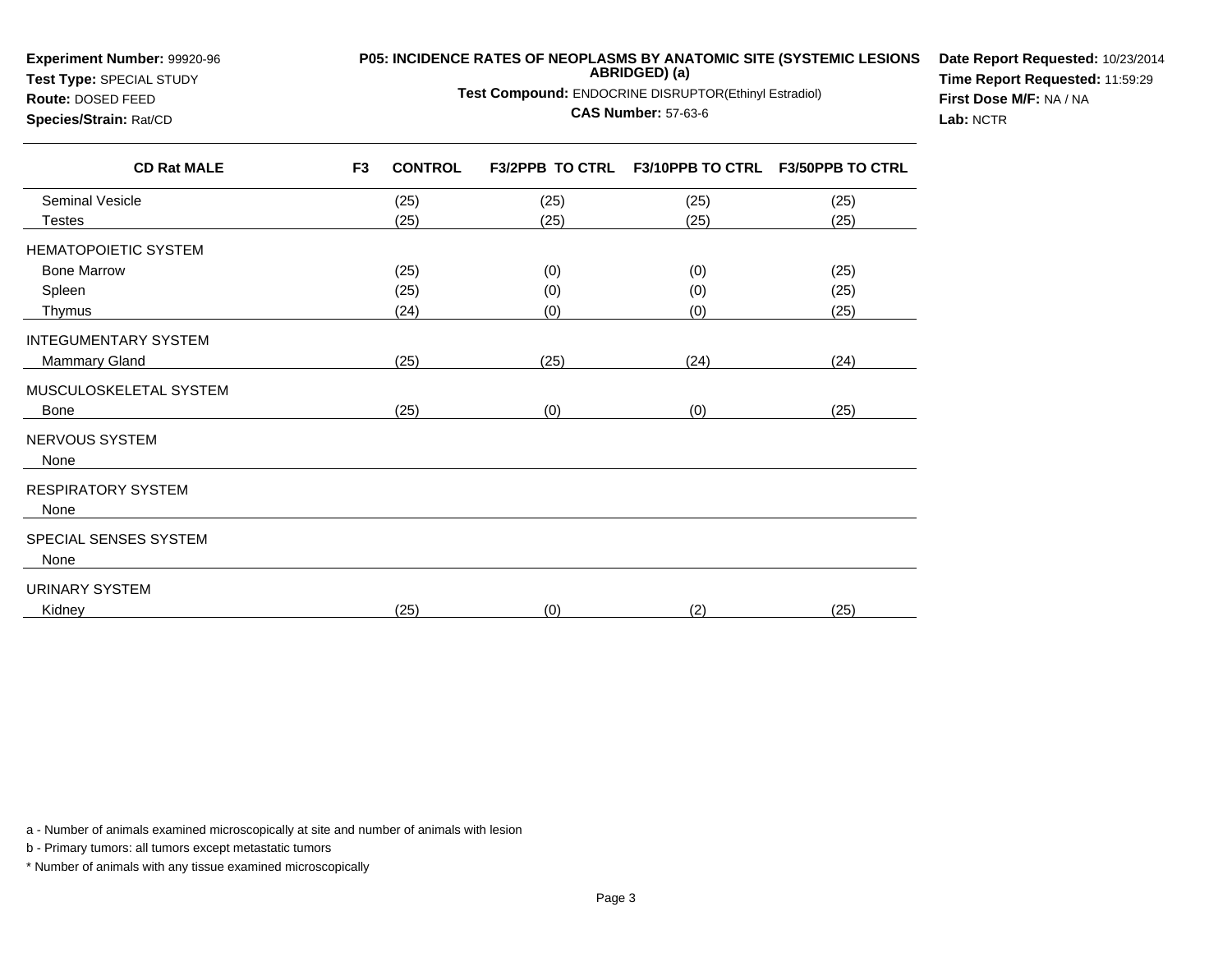| Experiment Number: 99920-96                                                         | P05: INCIDENCE RATES OF NEOPLASMS BY ANATOMIC SITE (SYSTEMIC LESIONS<br>Date Report Requested: 10/23/2014 |                |                                                       |                                 |                         |                         |
|-------------------------------------------------------------------------------------|-----------------------------------------------------------------------------------------------------------|----------------|-------------------------------------------------------|---------------------------------|-------------------------|-------------------------|
| Test Type: SPECIAL STUDY                                                            |                                                                                                           |                | ABRIDGED) (a)                                         | Time Report Requested: 11:59:29 |                         |                         |
| <b>Route: DOSED FEED</b>                                                            |                                                                                                           |                | Test Compound: ENDOCRINE DISRUPTOR(Ethinyl Estradiol) |                                 |                         | First Dose M/F: NA / NA |
| Species/Strain: Rat/CD                                                              |                                                                                                           |                | <b>CAS Number: 57-63-6</b>                            | Lab: NCTR                       |                         |                         |
| <b>CD Rat MALE</b>                                                                  | F <sub>3</sub>                                                                                            | <b>CONTROL</b> | <b>F3/2PPB TO CTRL</b>                                | <b>F3/10PPB TO CTRL</b>         | <b>F3/50PPB TO CTRL</b> |                         |
| <b>Tumor Summary for MALE</b>                                                       |                                                                                                           |                |                                                       |                                 |                         |                         |
| <b>Total Animals with Primary Neoplasms (b)</b><br><b>Total Primary Neoplasms</b>   |                                                                                                           |                |                                                       |                                 |                         |                         |
| <b>Total Animals with Benign Neoplasms</b><br><b>Total Benign Neoplasms</b>         |                                                                                                           |                |                                                       |                                 |                         |                         |
| <b>Total Animals with Malignant Neoplasms</b><br><b>Total Malignant Neoplasms</b>   |                                                                                                           |                |                                                       |                                 |                         |                         |
| <b>Total Animals with Metastatic Neoplasms</b><br><b>Total Metastatic Neoplasms</b> |                                                                                                           |                |                                                       |                                 |                         |                         |
| <b>Total Animals with Malignant Neoplasms</b><br><b>Uncertain Primary Site</b>      |                                                                                                           |                |                                                       |                                 |                         |                         |
| Total Animals with Neoplasms Uncertain -<br><b>Benign or Malignant</b>              |                                                                                                           |                |                                                       |                                 |                         |                         |
| <b>Total Uncertain Neoplasms</b>                                                    |                                                                                                           |                |                                                       |                                 |                         |                         |
|                                                                                     |                                                                                                           |                |                                                       |                                 |                         |                         |

\*\*\*END OF MALE DATA\*\*\*

a - Number of animals examined microscopically at site and number of animals with lesion

b - Primary tumors: all tumors except metastatic tumors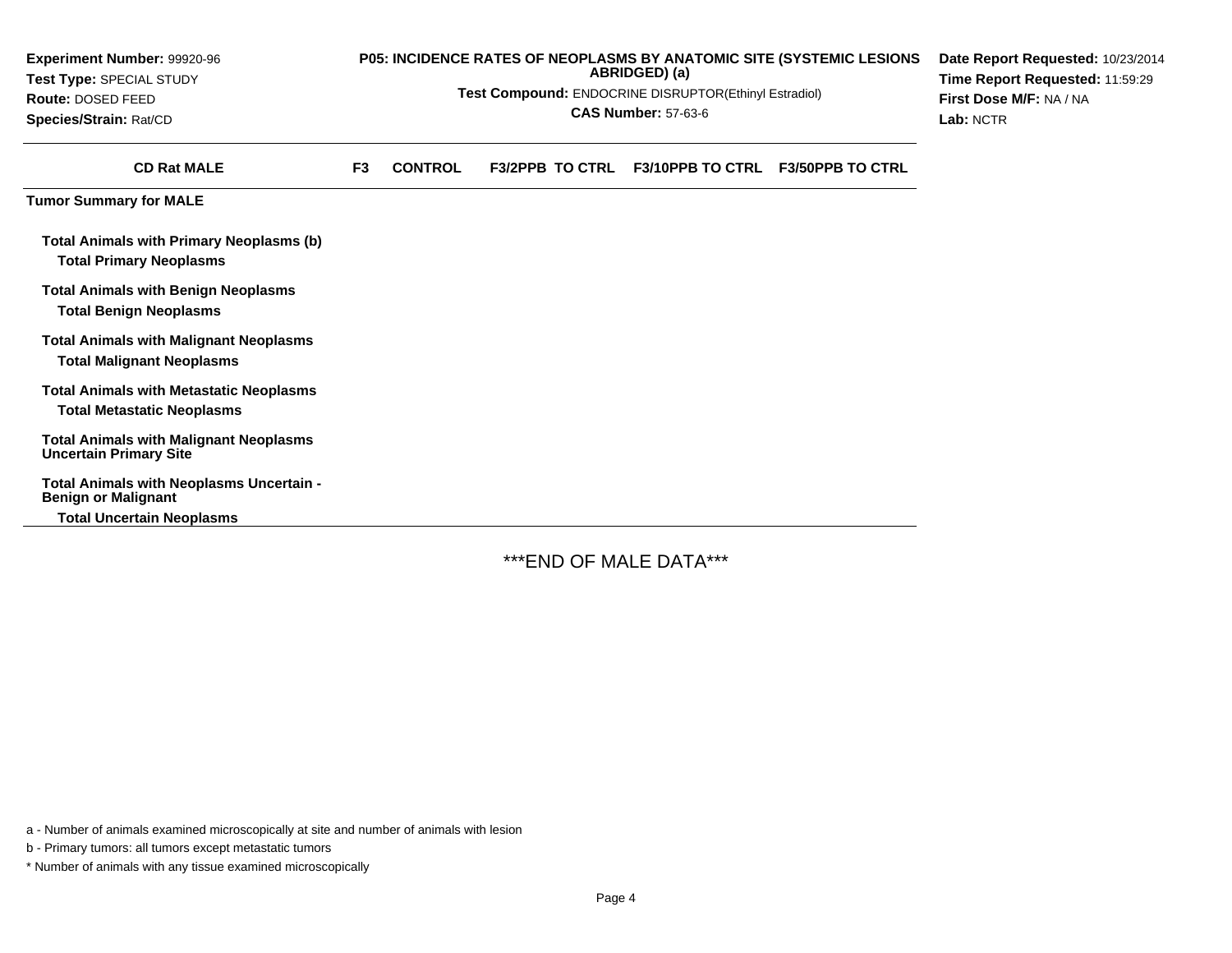| <b>Experiment Number: 99920-96</b> | <b>P05: INCIDENCE RATES OF NEOPLASMS BY ANATOMIC SITE (SYSTEMIC LESIONS</b> | <b>Date Report Requeste</b>    |
|------------------------------------|-----------------------------------------------------------------------------|--------------------------------|
| <b>Test Type: SPECIAL STUDY</b>    | ABRIDGED) (a)                                                               | <b>Time Report Requeste</b>    |
| <b>Route: DOSED FEED</b>           | <b>Test Compound: ENDOCRINE DISRUPTOR(Ethinyl Estradiol)</b>                | <b>First Dose M/F: NA / NA</b> |

**CAS Number:** 57-63-6

**Date Report Requested:** 10/23/2014**ed:** 11:59:29 **First Dose M/F:** NA / NA**Lab:** NCTR

| <b>CD Rat FEMALE</b>                    | F <sub>3</sub><br><b>CONTROL</b> | <b>F3/2PPB TO CTRL</b> |      | F3/10PPB TO CTRL F3/50PPB TO CTRL |
|-----------------------------------------|----------------------------------|------------------------|------|-----------------------------------|
| <b>Disposition Summary</b>              |                                  |                        |      |                                   |
| <b>Animals Initially In Study</b>       | 25                               | 25                     | 25   | 25                                |
| <b>Early Deaths</b>                     |                                  |                        |      |                                   |
| <b>Survivors</b>                        |                                  |                        |      |                                   |
| <b>Terminal Sacrifice</b>               | 25                               | 25                     | 25   | 25                                |
| <b>Animals Examined Microscopically</b> | 25                               | 25                     | 25   | 25                                |
| ALIMENTARY SYSTEM                       |                                  |                        |      |                                   |
| Intestine Small, Jejunum                | (0)                              | (1)                    | (0)  | (0)                               |
| Liver                                   | (25)                             | (0)                    | (0)  | (25)                              |
| CARDIOVASCULAR SYSTEM                   |                                  |                        |      |                                   |
| None                                    |                                  |                        |      |                                   |
| <b>ENDOCRINE SYSTEM</b>                 |                                  |                        |      |                                   |
| <b>Adrenal Cortex</b>                   | (25)                             | (0)                    | (0)  | (25)                              |
| Adrenal Medulla                         | (25)                             | (0)                    | (0)  | (25)                              |
| <b>Pituitary Gland</b>                  | (25)                             | (0)                    | (0)  | (25)                              |
| <b>Thyroid Gland</b>                    | (25)                             | (0)                    | (0)  | (25)                              |
| <b>GENERAL BODY SYSTEM</b>              |                                  |                        |      |                                   |
| None                                    |                                  |                        |      |                                   |
| <b>GENITAL SYSTEM</b>                   |                                  |                        |      |                                   |
| <b>Clitoral Gland</b>                   | (0)                              | (3)                    | (0)  | (0)                               |
| Ovary                                   | (25)                             | (25)                   | (24) | (25)                              |
| Oviduct                                 | (25)                             | (25)                   | (24) | (25)                              |
| <b>Uterus</b>                           | (25)                             | (25)                   | (25) | (25)                              |
| Vagina                                  | (25)                             | (25)                   | (25) | (25)                              |

HEMATOPOIETIC SYSTEM

**Species/Strain:** Rat/CD

a - Number of animals examined microscopically at site and number of animals with lesion

b - Primary tumors: all tumors except metastatic tumors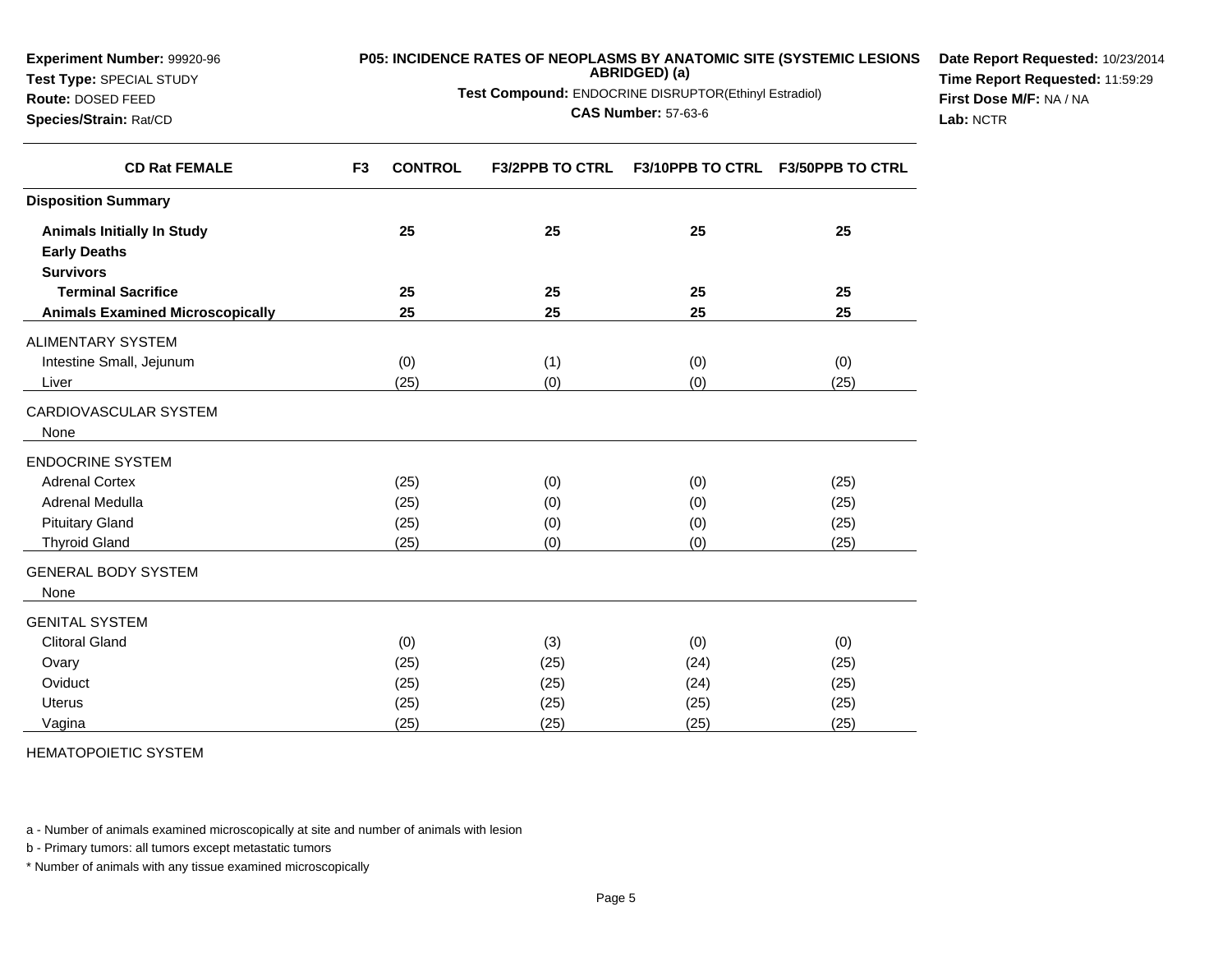| Experiment Number: 99920-96<br>Test Type: SPECIAL STUDY |                | P05: INCIDENCE RATES OF NEOPLASMS BY ANATOMIC SITE (SYSTEMIC LESIONS | Date Report Requested: 10/23/2014<br>Time Report Requested: 11:59:29<br>First Dose M/F: NA / NA |                         |                         |  |
|---------------------------------------------------------|----------------|----------------------------------------------------------------------|-------------------------------------------------------------------------------------------------|-------------------------|-------------------------|--|
| Route: DOSED FEED                                       |                | Test Compound: ENDOCRINE DISRUPTOR(Ethinyl Estradiol)                |                                                                                                 |                         |                         |  |
| Species/Strain: Rat/CD                                  |                |                                                                      | Lab: NCTR                                                                                       |                         |                         |  |
| <b>CD Rat FEMALE</b>                                    | F <sub>3</sub> | <b>CONTROL</b>                                                       | <b>F3/2PPB TO CTRL</b>                                                                          | <b>F3/10PPB TO CTRL</b> | <b>F3/50PPB TO CTRL</b> |  |
| <b>Bone Marrow</b>                                      |                | (25)                                                                 | (0)                                                                                             | (0)                     | (25)                    |  |
| Spleen                                                  |                | (25)                                                                 | (0)                                                                                             | (0)                     | (25)                    |  |
| Thymus                                                  |                | (25)                                                                 | (0)                                                                                             | (0)                     | (25)                    |  |
| <b>INTEGUMENTARY SYSTEM</b>                             |                |                                                                      |                                                                                                 |                         |                         |  |
| <b>Mammary Gland</b>                                    |                | (25)                                                                 | (25)                                                                                            | (25)                    | (25)                    |  |
| Skin                                                    |                | (0)                                                                  | (0)                                                                                             | (0)                     | (1)                     |  |
| MUSCULOSKELETAL SYSTEM                                  |                |                                                                      |                                                                                                 |                         |                         |  |
| <b>Bone</b>                                             |                | (25)                                                                 | (0)                                                                                             | (0)                     | (25)                    |  |
| NERVOUS SYSTEM<br>None                                  |                |                                                                      |                                                                                                 |                         |                         |  |
| <b>RESPIRATORY SYSTEM</b><br>None                       |                |                                                                      |                                                                                                 |                         |                         |  |
| SPECIAL SENSES SYSTEM<br>None                           |                |                                                                      |                                                                                                 |                         |                         |  |
| <b>URINARY SYSTEM</b>                                   |                |                                                                      |                                                                                                 |                         |                         |  |
| Kidney                                                  |                | (25)                                                                 | (25)                                                                                            | (25)                    | (25)                    |  |

a - Number of animals examined microscopically at site and number of animals with lesion

b - Primary tumors: all tumors except metastatic tumors